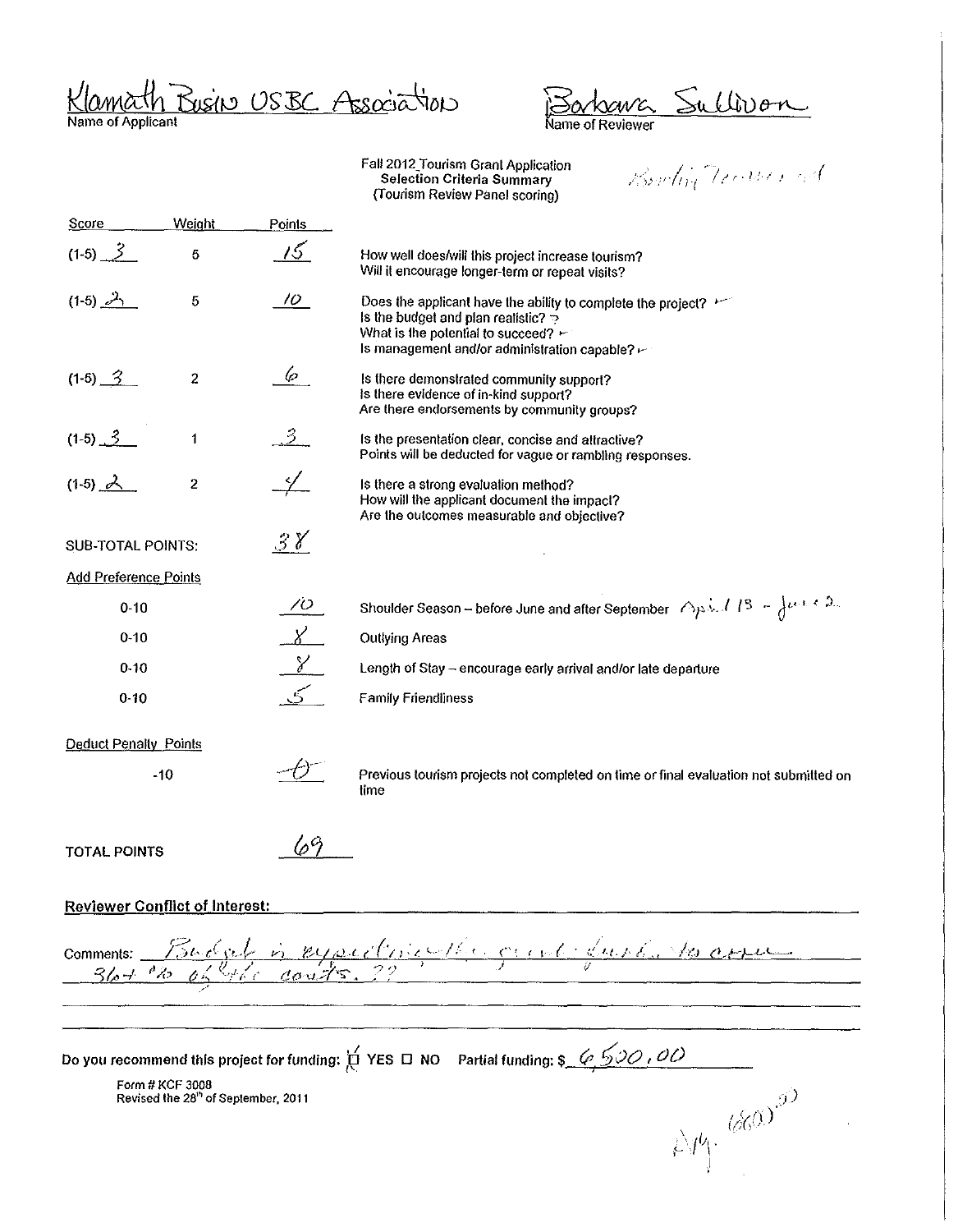On USBC Name of Applicant

 $\overline{\omega}$ ama Û - 2 Name of Reviewer

| Score                                                                                                                                                       | Weight                                | Points |                                                                                                                                                                                        |  |
|-------------------------------------------------------------------------------------------------------------------------------------------------------------|---------------------------------------|--------|----------------------------------------------------------------------------------------------------------------------------------------------------------------------------------------|--|
|                                                                                                                                                             | 5                                     | 4      | How well does/will this project increase tourism?<br>Will it encourage longer-term or repeat visits?                                                                                   |  |
|                                                                                                                                                             | 5                                     |        | Does the applicant have the ability to complete the project?<br>Is the budget and plan realistic?<br>What is the potential to succeed?<br>Is management and/or administration capable? |  |
|                                                                                                                                                             | 2                                     |        | Is there demonstrated community support?<br>Is there evidence of in-kind support?<br>Are there endorsements by community groups?                                                       |  |
|                                                                                                                                                             | 1                                     |        | Is the presentation clear, concise and attractive?<br>Points will be deducted for vague or rambling responses.                                                                         |  |
| $(1-5)$ $-$                                                                                                                                                 | 2                                     |        | Is there a strong evaluation method?<br>How will the applicant document the impact?<br>Are the outcomes measurable and objective?                                                      |  |
| <b>SUB-TOTAL POINTS:</b>                                                                                                                                    |                                       |        |                                                                                                                                                                                        |  |
| <b>Add Preference Points</b>                                                                                                                                |                                       |        |                                                                                                                                                                                        |  |
| $0 - 10$                                                                                                                                                    |                                       |        | Shoulder Season - before June and after September                                                                                                                                      |  |
| $0 - 10$                                                                                                                                                    |                                       |        | <b>Outlying Areas</b>                                                                                                                                                                  |  |
| $0 - 10$                                                                                                                                                    |                                       |        | Length of Stay - encourage early arrival and/or late departure                                                                                                                         |  |
| $0 - 10$                                                                                                                                                    |                                       |        | <b>Family Friendliness</b>                                                                                                                                                             |  |
| <b>Deduct Penalty Points</b>                                                                                                                                |                                       |        |                                                                                                                                                                                        |  |
|                                                                                                                                                             | $-10$                                 |        | Previous tourism projects not completed on time or final evaluation not submitted on<br>time                                                                                           |  |
| <b>TOTAL POINTS</b>                                                                                                                                         |                                       |        |                                                                                                                                                                                        |  |
|                                                                                                                                                             | <b>Reviewer Conflict of Interest:</b> |        |                                                                                                                                                                                        |  |
|                                                                                                                                                             |                                       |        |                                                                                                                                                                                        |  |
|                                                                                                                                                             |                                       |        |                                                                                                                                                                                        |  |
|                                                                                                                                                             |                                       |        |                                                                                                                                                                                        |  |
| Do you recommend this project for funding: $\bigtimes$ YES $\Box$ NO Partial funding:<br>Form # KCF 3008<br>Revised the 28 <sup>th</sup> of September, 2011 |                                       |        |                                                                                                                                                                                        |  |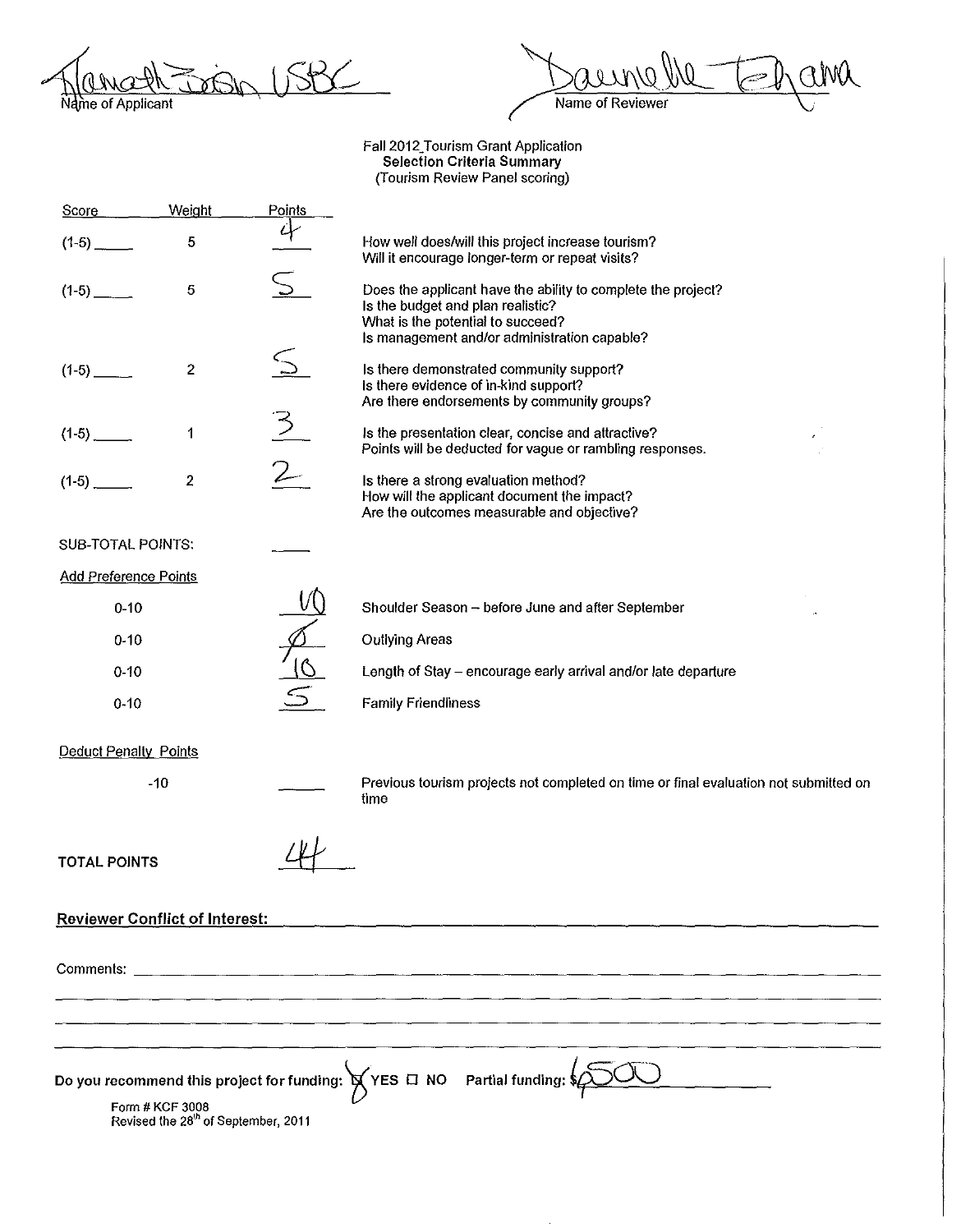$U \succeq B C A \succeq S \cap \overline{A}$ <br>Name of Applicant

Mł パフ

## Name of Reviewer

| Score                                 | Weight                                                             | Points                                                                     |                                                                                                                                                                                                       |
|---------------------------------------|--------------------------------------------------------------------|----------------------------------------------------------------------------|-------------------------------------------------------------------------------------------------------------------------------------------------------------------------------------------------------|
| $(1-5)$ <sup>5</sup>                  | 5                                                                  | 25                                                                         | large the Ulsitors<br>How well does/will this project increase tourism?<br>Will it encourage longer-term or repeat visits?                                                                            |
| $(1-5)$ 5                             | 5                                                                  | 25                                                                         | done before<br>Does the applicant have the ability to complete the project?<br>Is the budget and plan realistic?<br>What is the potential to succeed?<br>Is management and/or administration capable? |
| $(1-5)$ $\leq$                        | $\boldsymbol{2}$                                                   | 10 <sup>o</sup>                                                            | 100 USBC members<br>Is there demonstrated community support?<br>Is there evidence of in-kind support?<br>Are there endorsements by community groups?                                                  |
| $(1-5)$ $5$                           | 1                                                                  |                                                                            | Is the presentation clear, concise and attractive?<br>Points will be deducted for vague or rambling responses.                                                                                        |
| $(1-5)$ 5                             | 2                                                                  | D                                                                          | Is there a strong evaluation method?<br>How will the applicant document the impact?<br>Are the outcomes measurable and objective?                                                                     |
| <b>SUB-TOTAL POINTS:</b>              |                                                                    | $\frac{15}{2}$                                                             |                                                                                                                                                                                                       |
| <b>Add Preference Points</b>          |                                                                    |                                                                            |                                                                                                                                                                                                       |
| $0 - 10$                              |                                                                    | $\circledcirc$                                                             | Shoulder Season - before June and after September                                                                                                                                                     |
| $0 - 10$                              |                                                                    |                                                                            | <b>Outlying Areas</b>                                                                                                                                                                                 |
| $0 - 10$                              |                                                                    | $10^{-7}$                                                                  | Length of Stay - encourage early arrival and/or late departure                                                                                                                                        |
| $0 - 10$                              |                                                                    | 5                                                                          | <b>Family Friendliness</b>                                                                                                                                                                            |
| <b>Deduct Penalty Points</b>          |                                                                    |                                                                            |                                                                                                                                                                                                       |
|                                       | -10                                                                |                                                                            | Previous tourism projects not completed on time or final evaluation not submitted on<br>time                                                                                                          |
| <b>TOTAL POINTS</b>                   |                                                                    | 00                                                                         |                                                                                                                                                                                                       |
| <b>Reviewer Conflict of Interest:</b> |                                                                    |                                                                            |                                                                                                                                                                                                       |
| Comments:<br>nıanu                    | Oreat<br>event                                                     | rouv751M                                                                   | Usiters. Applicant<br>event. Big opportunity<br>prina<br>many<br>tυ<br>arget marketing plan<br>apant dollars                                                                                          |
|                                       |                                                                    | Do you recommend this project for funding: $\breve{\bowtie}$ YES $\Box$ NO | Partial funding:                                                                                                                                                                                      |
|                                       | Form # KCF 3008<br>Revised the 28 <sup>th</sup> of September, 2011 |                                                                            | $\overline{Y_i 000}$                                                                                                                                                                                  |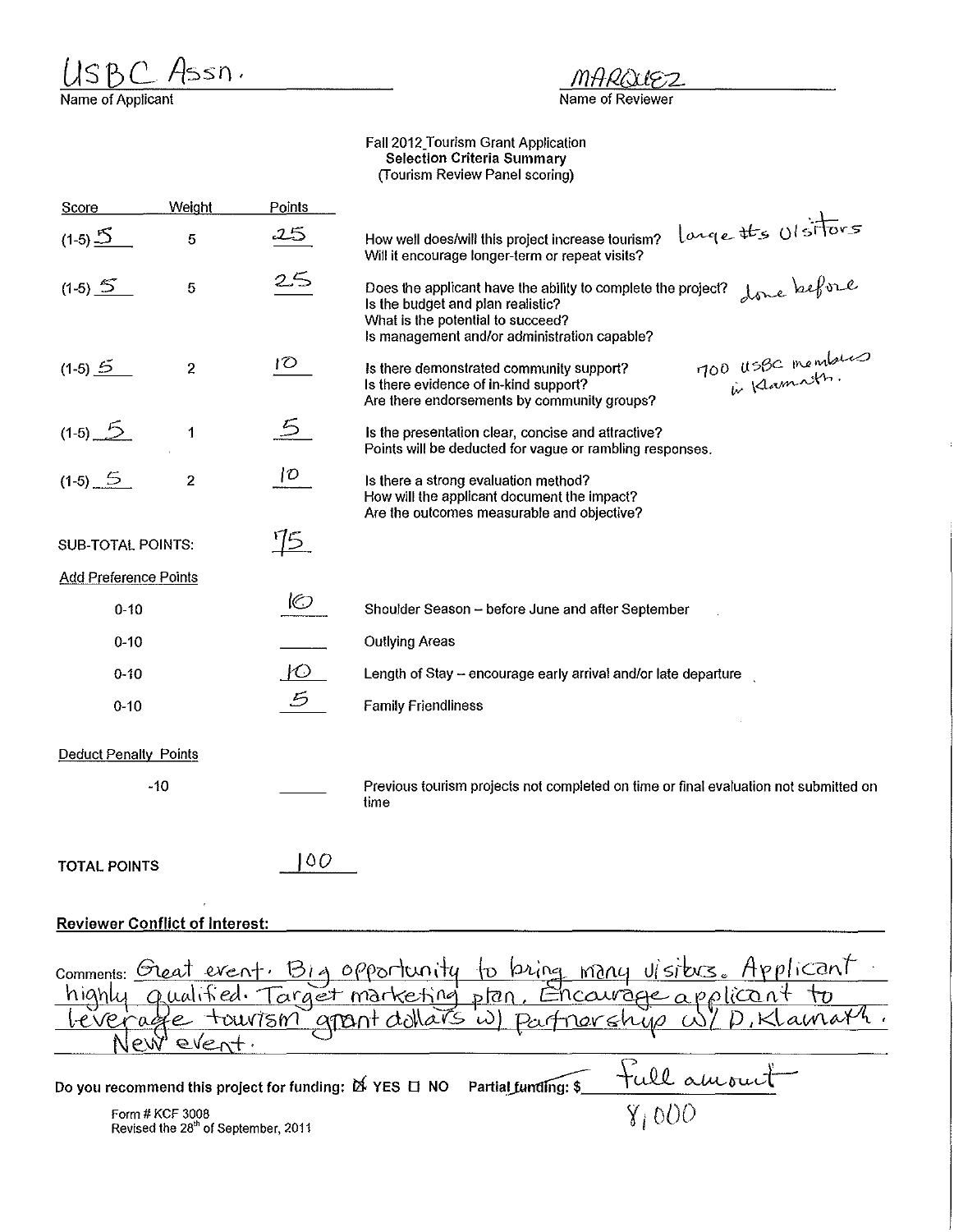$\frac{\text{Klamath}}{\text{Name of Application}}$ <u>soon usec Assoc</u> r

 $\overline{a}$ Name of Reviewer

| Score                                 | Weight                                                             | <b>Points</b> |                                                                                                                                                                                        |
|---------------------------------------|--------------------------------------------------------------------|---------------|----------------------------------------------------------------------------------------------------------------------------------------------------------------------------------------|
| $(1-5)$ $-1$                          | 5                                                                  | 20            | How well does/will this project increase tourism?<br>Will it encourage longer-term or repeat visits?                                                                                   |
| $(1-5)$ $-4$                          | $\sqrt{5}$                                                         | δ0            | Does the applicant have the ability to complete the project?<br>Is the budget and plan realistic?<br>What is the potential to succeed?<br>Is management and/or administration capable? |
| $(1-5)$ $\frac{3}{2}$                 | $\boldsymbol{2}$                                                   |               | Is there demonstrated community support?<br>Is there evidence of in-kind support?<br>Are there endorsements by community groups?                                                       |
| $(1-5)$ $^{-1}$                       | 1                                                                  |               | Is the presentation clear, concise and attractive?<br>Points will be deducted for vague or rambling responses.                                                                         |
| $(1-5)$                               | $\overline{\mathbf{c}}$                                            |               | Is there a strong evaluation method?<br>How will the applicant document the impact?<br>Are the outcomes measurable and objective?                                                      |
| <b>SUB-TOTAL POINTS:</b>              |                                                                    | $58-$         |                                                                                                                                                                                        |
| <b>Add Preference Points</b>          |                                                                    |               |                                                                                                                                                                                        |
| $0 - 10$                              |                                                                    |               | Shoulder Season - before June and after September                                                                                                                                      |
| $0 - 10$                              |                                                                    |               | <b>Outlying Areas</b>                                                                                                                                                                  |
| $0 - 10$                              |                                                                    |               | Length of Stay - encourage early arrival and/or late departure                                                                                                                         |
| $0 - 10$                              |                                                                    |               | Family Friendliness                                                                                                                                                                    |
| Deduct Penalty Points                 |                                                                    |               |                                                                                                                                                                                        |
|                                       | $-10$                                                              |               | Previous tourism projects not completed on time or final evaluation not submitted on<br>time                                                                                           |
| TOTAL POINTS                          |                                                                    |               |                                                                                                                                                                                        |
| <b>Reviewer Conflict of Interest:</b> |                                                                    |               |                                                                                                                                                                                        |
|                                       |                                                                    |               | Comments: <u>Alexander Alexander Alexander Alexander Alexander Alexander Alexander Alexander Alexander Alexander</u>                                                                   |
|                                       |                                                                    |               |                                                                                                                                                                                        |
|                                       |                                                                    |               |                                                                                                                                                                                        |
|                                       |                                                                    |               |                                                                                                                                                                                        |
|                                       | Form # KCF 3008<br>Revised the 28 <sup>th</sup> of September, 2011 |               | Do you recommend this project for funding: $\cancel{\text{E}}$ YES $\Box$ NO Partial funding: \$ $\boxed{\rho\beta}$                                                                   |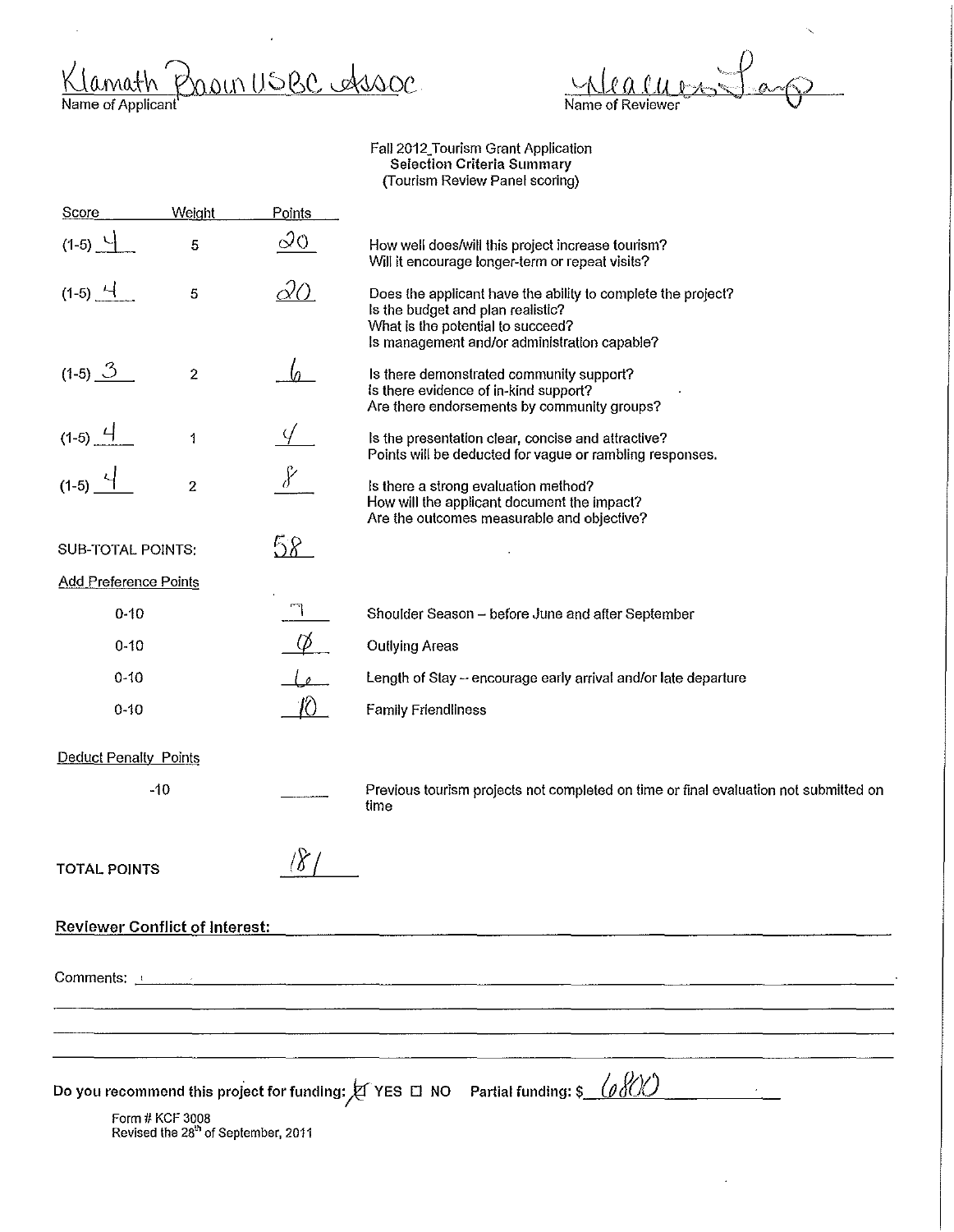k//multherman USBC F8SOC **Subject of Allowing** 

*JO13* Oregon Stute BOW/In's I ournament with the strate of the Source BOW/In's I ournament Application Contraction Contraction Contraction Contraction Contraction Contraction Contraction Contraction Contraction Contractio (Tourism Review Panel scoring)

|                                                |                                                 |        | (Township inventory in anti-security)                                                                                                                                                  |
|------------------------------------------------|-------------------------------------------------|--------|----------------------------------------------------------------------------------------------------------------------------------------------------------------------------------------|
| Score                                          | Weight                                          | Points |                                                                                                                                                                                        |
| $(1-5)$                                        | 5                                               | J O    | How well does/will this project increase tourism?<br>Will it encourage longer-term or repeat visits?                                                                                   |
| $(1-5)$                                        | 5                                               | эO     | Does the applicant have the ability to complete the project?<br>Is the budget and plan realistic?<br>What is the potential to succeed?<br>Is management and/or administration capable? |
| $(1-5)$                                        | $\overline{\mathbf{c}}$                         |        | Is there demonstrated community support?<br>Is there evidence of in-kind support?<br>Are there endorsements by community groups?                                                       |
|                                                | 1                                               |        | Is the presentation clear, concise and attractive?<br>Points will be deducted for vague or rambling responses.                                                                         |
|                                                | $\overline{\mathbf{c}}$                         |        | Is there a strong evaluation method?<br>How will the applicant document the impact?<br>Are the outcomes measurable and objective?                                                      |
| SUB-TOTAL POINTS:                              |                                                 |        |                                                                                                                                                                                        |
| <b>Add Preference Points</b>                   |                                                 |        |                                                                                                                                                                                        |
| $0 - 10$                                       |                                                 |        | Shoulder Season - before June and after September                                                                                                                                      |
| $0 - 10$                                       |                                                 |        | <b>Outlying Areas</b>                                                                                                                                                                  |
| $0 - 10$                                       |                                                 |        | Length of Stay - encourage early arrival and/or late departure                                                                                                                         |
| $0 - 10$                                       |                                                 |        | <b>Family Friendliness</b>                                                                                                                                                             |
| <b>Deduct Penalty Points</b>                   | $-10$                                           |        | Previous tourism projects not completed on time or final evaluation not submitted on<br>time                                                                                           |
| <b>TOTAL POINTS</b>                            |                                                 |        |                                                                                                                                                                                        |
| <b>Reviewer Conflict of Interest:</b>          |                                                 |        |                                                                                                                                                                                        |
| S are always a plus - reeds<br>pe<br>Comments: |                                                 |        |                                                                                                                                                                                        |
|                                                |                                                 |        |                                                                                                                                                                                        |
|                                                |                                                 |        | Do you recommend this project for funding: □ YES □ NO Partial funding: \$                                                                                                              |
|                                                | Form # KCF 3008                                 |        |                                                                                                                                                                                        |
|                                                | Revised the 28 <sup>th</sup> of September, 2011 |        |                                                                                                                                                                                        |